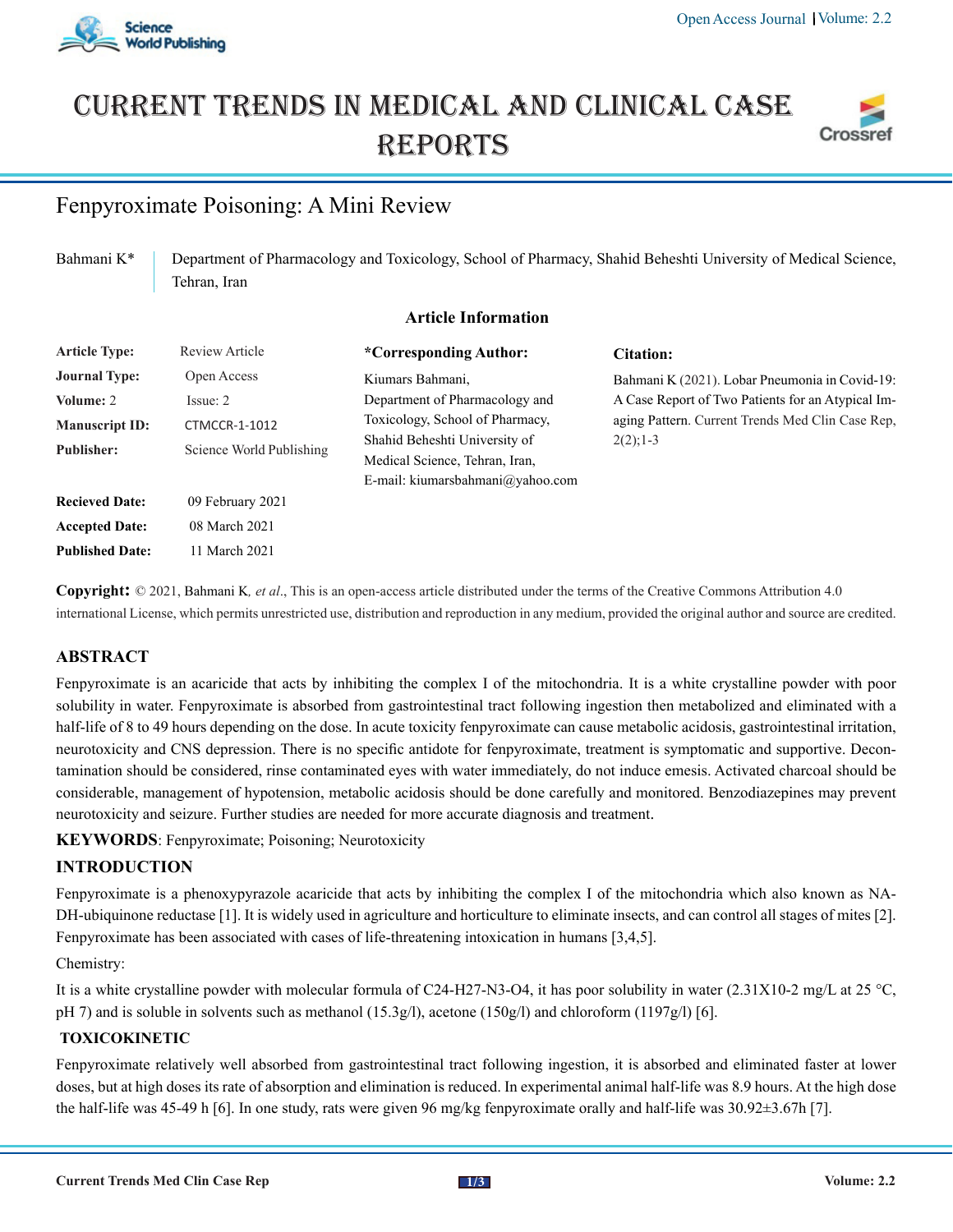



**Figure 1:** Fenpyroximate Structure

#### **MECHANISM OF ACTION**

The mechanism of action of this toxin has been investigated in a study by Motoba et al. in 1992, they reported fenpyroximate inhibits electron transport from NADH or NADH-linked substrates as the electron donors, so it is inhibitor of NADH-ubiquinone reductase. With this mechanism fenpyroximate can decrease amount of ATP production and subsequently causes morphological changes in mitochondria [8].

# **CLINICAL MANIFESTATION**

### **Acute Toxicity**

In cases of human intoxication, decreased level of conscious, metabolic acidosis, hypotension, neurotoxicity, and even cholinergic symptoms have been reported [3,4,5]. In two of these three cases, metabolic acidosis was reported to be mild or absent [3,4], but in one case, severe metabolic acidosis was reported [5]. In experimental animal tests moderate oral toxicity was observed in mice and rats. Symptoms of acute toxicity in mice and rats included staining of urine and feces, decreased activity, and hypotension. Decreased food intake was observed in surviving animals one week after dosing. Necropsies of found dead animals were found to cause irritation and / or corrosive effects in the gastrointestinal tract. No signs of acute toxicity or skin irritation were observed after application of the fenpyroximate formulation on the skin. LD50 values in experimental animals ranging from 245 to 480 mg/kg for rat and 440 to 520 mg/kg for mice. Fenpyroximate LC50 values for rat ranging from 0.21 to 0.36 mg/liter air [9,10]. Inhalation of the active ingredient or formulation leads to respiratory symptoms of irritation (shortness of breath, fatigue and shortness of breath) [11].

#### **Chronic Toxicity**

In the report of the results of medical supervision on workers producing 5% fenpyroximate formulation eye and skin irritation were observed in July, November 1990 and March 1991[12]. Fenpyroximate caused decreases in hemoglobin and erythrocyte count in animal studies and also increase in aminotransferase [6].

#### **Neurotoxicity**

In 2018 Kim et al. reported a case of parkinsonism in a 58 years

old man 2 years after fenpyroximate poisoning [13]. In another study KuruppuArachchi et al. Noted bilateral lower limb weakness, unsteady gate, and sensory was lost from T4 down. Their patients also had ptosis and loss of gag reflex which resolved in 24 hours [3]. Lee et al also reported toxic leukoencephalopathy in a patient with fenpyroximate intoxication [5].

Neurotoxicity of fenpyroximate could be because of neurons sensitivity to inhibition of a mitochondrial complex I [14], development of Parkinson disease also could be due to inhibition of mitochondrial complex I [15].

### **Treatment**

Since there is no specific antidote for fenpyroximate, treatment of patients is symptomatic and supportive. Decontamination should be considered, rinse contaminated eyes with water immediately, do not induce emesis [16]. Activated charcoal seems to be effective in other studies so it is considerable, management of hypotension, metabolic acidosis should be done carefully and monitored [5]. Patients may benefit from benzodiazepines to prevent neurotoxicity and seizure [4].

Despite some studies recommending the use of N acetylcysteine in patients with complex 1 inhibitor poisoning [17], Lee et al.'s study noted that antioxidants alone effectiveness in severe poisoning is not sufficient [5].

# **CONCLUSION**

Treatment of fenpyroximate intoxication is challenging and there are few studies about it. Lack of information may make it difficult to manage poisoned patients so we need further studies for more accurate diagnosis and treatment.

#### **References:**

- 1. [Dekeyser MA. Acaricide mode of action. Pest Management Science:](https://pubmed.ncbi.nlm.nih.gov/15625668/) [formerly Pesticide Science. 2005; 61\(2\): 103-10.](https://pubmed.ncbi.nlm.nih.gov/15625668/)
- 2. [Malhat F, El-Mesallamy A, Assy M, Madian W, Loutfy NM , Ahmed](https://www.tandfonline.com/doi/abs/10.1080/02772248.2013.877245)  [MT. Residues, half-life times, dissipation, and safety evaluation of](https://www.tandfonline.com/doi/abs/10.1080/02772248.2013.877245)  [the acaricide fenpyroximate applied on grapes. Toxicological & En](https://www.tandfonline.com/doi/abs/10.1080/02772248.2013.877245)[vironmental Chemistry. 2013; 95\(8\):1309-17.](https://www.tandfonline.com/doi/abs/10.1080/02772248.2013.877245)
- 3. [KuruppuArachchi AN, Sundaresan KT, Umakanth M, Thivakaran](https://pubmed.ncbi.nlm.nih.gov/30669214/) [T. Acute neurotoxicity following Fenpyroximate poisoning. Ceylon](https://pubmed.ncbi.nlm.nih.gov/30669214/) [Medical Journal. 2018; 63\(4\): 186-187.](https://pubmed.ncbi.nlm.nih.gov/30669214/)
- 4. [Kheirkhah S, Bahmani K. A rare case of fenpyroximate poisoning](https://onlinelibrary.wiley.com/doi/full/10.1002/ccr3.3159) [with presenting anticholinesterase poisoning signs. Clinical Case Re](https://onlinelibrary.wiley.com/doi/full/10.1002/ccr3.3159)[ports 2020. Jul 20.](https://onlinelibrary.wiley.com/doi/full/10.1002/ccr3.3159)
- 5. [Lee HY, Lee BK, Jeung KW, Lee GS, Jung YH, Jeong IS. A case](https://pubmed.ncbi.nlm.nih.gov/22963274/#:~:text=Percutaneous cardiopulmonary support may help,for recovery and drug metabolism.) [of near-fatal fenpyroximate intoxication: The role of percutaneous](https://pubmed.ncbi.nlm.nih.gov/22963274/#:~:text=Percutaneous cardiopulmonary support may help,for recovery and drug metabolism.) [cardiopulmonary support and therapeutic hypothermia. Clinical Tox](https://pubmed.ncbi.nlm.nih.gov/22963274/#:~:text=Percutaneous cardiopulmonary support may help,for recovery and drug metabolism.)[icology. 2012; 50\(9\): 858-61.](https://pubmed.ncbi.nlm.nih.gov/22963274/#:~:text=Percutaneous cardiopulmonary support may help,for recovery and drug metabolism.)
- 6. [National Center for Biotechnology Information. PubChem Com-](https://pubchem.ncbi.nlm.nih.gov/compound/Fenpyroximate.)